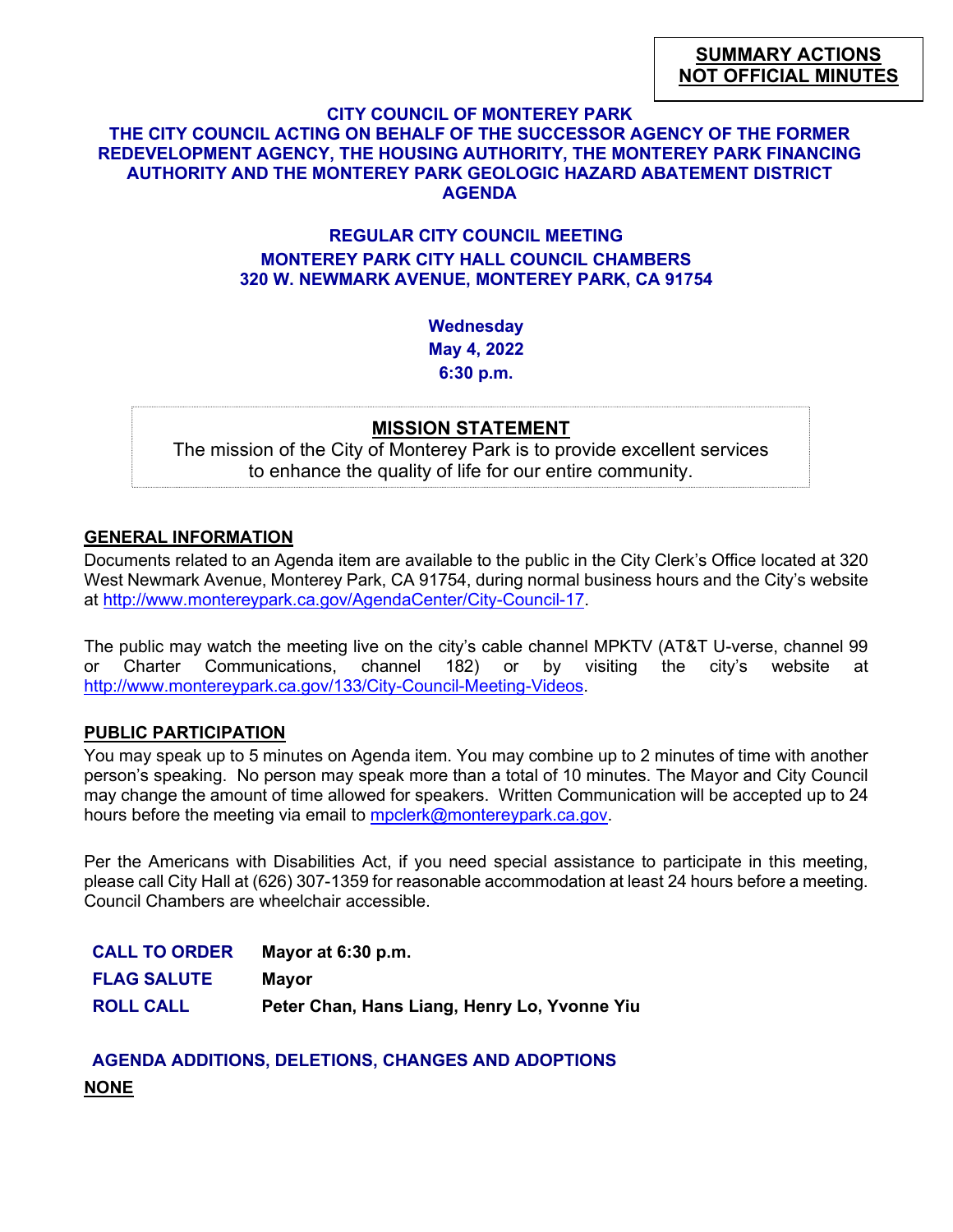#### **PUBLIC COMMUNICATIONS:**

While all comments are welcome, the Brown Act does not allow the City Council to take action on any item not on the agenda. The Council may briefly respond to comments after Public Communications is closed. Persons may, in addition to any other matter within the City Council's subject-matter jurisdiction, comment on Agenda Items at this time. If you provide public comment on a specific Agenda item at this time, however, you cannot later provide comments at the time the Agenda Item is considered.

#### **STAFF COMMUNICATIONS:**

- Recreation
- Library
- Public Works

# **[1.] PRESENTATION**

# **1-A. DROUGHT RESILIENCE AND WATER CONSERVATION**

# **[2.] OLD BUSINESS**

# **2-A. DISTRICT NO. 3 CITY COUNCIL SEAT VACANCY**

It is recommended that the City Council consider:

- (1) Providing direction for (1) appointing an eligible elector to fill the vacancy; or (2) call for an election to fill the vacancy; or
- (2) Taking such additional, related, action that may be desirable.

#### **DIRECTION TO CALL AN ELECTION, TO FILL THE SHORT TERM SEAT OF 2 YEARS, BE CONSOLIDATED WITH THE NOVEMBER GENERAL ELECTION AND LEAVE THE SEAT VACANT**

# **[3.] CONSENT CALENDAR ITEM NOS. 3A-3D**

### **ALL CONSENT CALENDAR ITEMS WERE PULLED FOR SEPARATE DISCUSSION**

#### **3-A. CONSIDERATION AND POSSIBLE ACTION TO ADOPT A RESOLUTION TO RECORD A NOTICE OF NUISANCE ABATEMENT LIEN AGAINST CERTAIN PROPERTY IN THE CITY (APN 5254-002-031)**

It is recommended that the City Council:

- (1) Adopt a resolution to record a Notice of Nuisance Abatement Lien; and/or
- (2) Taking such additional, related, action that may be desirable.

### **CEQA (California Environmental Quality Act):**

Adoption of this Resolution is exempt from the California Environmental Quality Act ("CEQA") under CEQA Guidelines § 15061(b)(3) because it can be seen with certainty that there is no possibility that the action proposed by the proposed resolution would have a significant effect on the environment.

#### **Continued next page**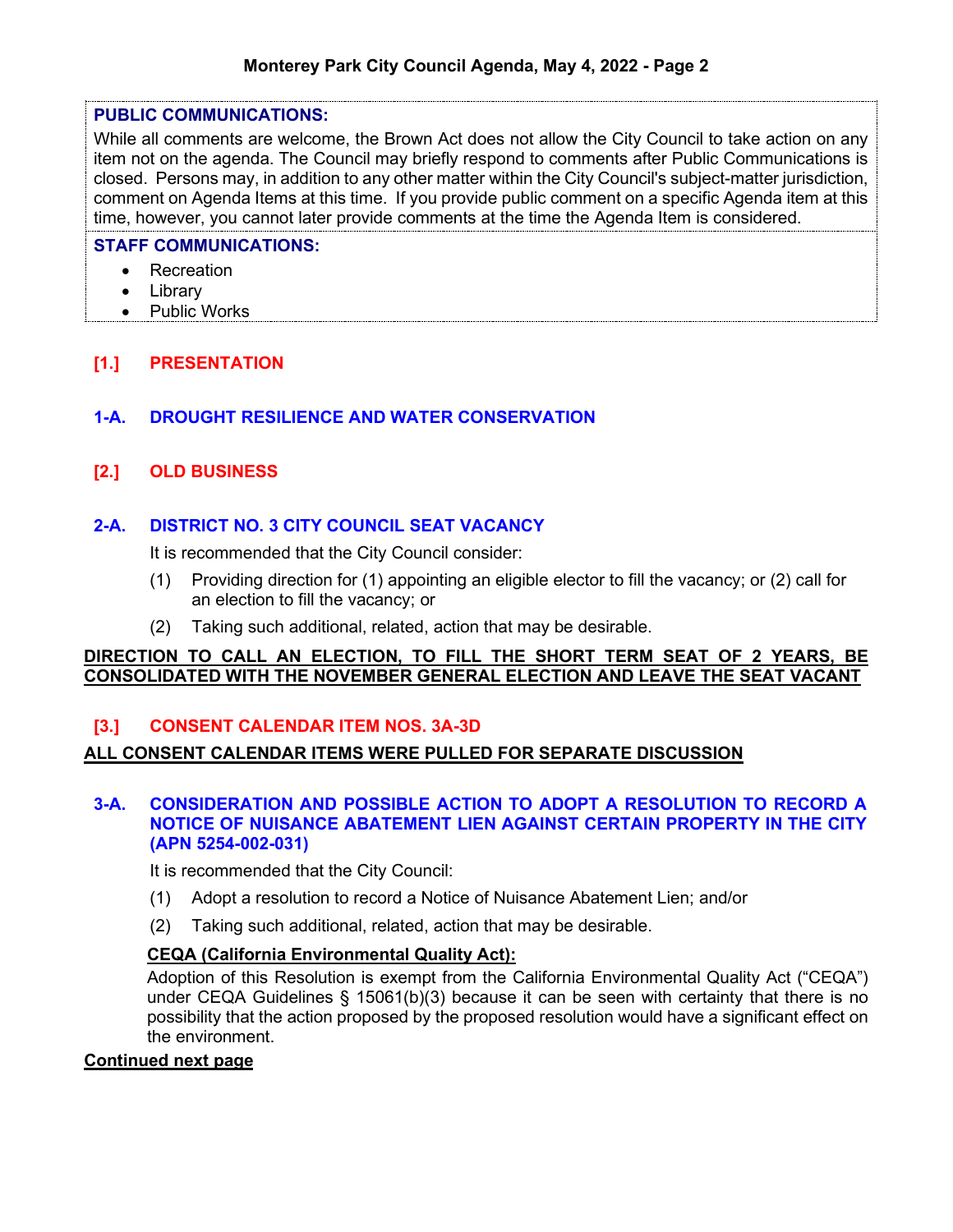#### **Item No. 3A**

| <b>MOTION BY: CHAN</b>     |            |           |                |               |
|----------------------------|------------|-----------|----------------|---------------|
| <b>ISECONDED BY: LIANG</b> |            |           |                |               |
| <b>COUNCIL MEMBERS</b>     | <b>AYE</b> | <b>NO</b> | <b>ABSTAIN</b> | <b>ABSENT</b> |
| YIU                        | x          |           |                |               |
| <b>CHAN</b>                | х          |           |                |               |
| <b>LIANG</b>               | x          |           |                |               |
| <b>VACANT</b>              |            |           |                |               |
| LO                         | χ          |           |                |               |
|                            |            |           |                |               |

## **APPROVED RECOMMENDATION RESOLUTION NO. 2022-R27 ADOPTED**

#### **3-B. LEGISLATIVE SUBPOENAS; AUTHORIZATION TO ISSUE LEGISLATIVE SUBPOENAS REGARDING THE POTENTIAL TERMINATION OF THE DEVELOPMENT AGREEMENT BETWEEN THE CITY AND CENTER INT'L INVESTMENTS, INC.**

It is recommended that the City Council consider:

- (1) Adopting a Resolution establishing procedures for issuing legislative subpoenas in accordance with California law;
- (2) Adopting a Resolution authorizing the Mayor and City Clerk to issue legislative subpoenas for testimony and records related to the potential termination of the Development Agreement (adopted in 2021) and Center Int'l Investments, Inc.; and
- (3) Taking such additional, related, action that may be desirable.

| <b>MOTION BY: LIANG</b>   |       |           |                |               |
|---------------------------|-------|-----------|----------------|---------------|
| <b>ISECONDED BY: CHAN</b> |       |           |                |               |
| <b>COUNCIL MEMBERS</b>    | AYE I | <b>NO</b> | <b>ABSTAIN</b> | <b>ABSENT</b> |
| YIU                       | х     |           |                |               |
| <b>CHAN</b>               | x     |           |                |               |
| <b>LIANG</b>              | x     |           |                |               |
| <b>VACANT</b>             |       |           |                |               |
| LO                        | x     |           |                |               |

**APPROVED RECOMMENDATIONS RESOLUTION NO. 2022-R28, PROCEDURES RESOLUTION NO. 2022-R29, AUTHORIZATION**

### **3-C. NATIONAL POLICE WEEK RESOLUTION**

It is recommended that the City Council consider:

- (1) Adopting a Resolution declaring the week of May 15 through 21, 2022 to be National Police Week in the City of Monterey Park; and
- (2) Taking such additional, related, action that may be desirable.

| <b>MOTION BY: CHAN</b>                                                          |   |  |  |  |  |  |  |
|---------------------------------------------------------------------------------|---|--|--|--|--|--|--|
| <b>ISECONDED BY: LIANG</b>                                                      |   |  |  |  |  |  |  |
| AYE I<br><b>COUNCIL MEMBERS</b><br><b>NO</b><br><b>ABSTAIN</b><br><b>ABSENT</b> |   |  |  |  |  |  |  |
| YIU                                                                             | x |  |  |  |  |  |  |
| <b>CHAN</b>                                                                     | х |  |  |  |  |  |  |
| <b>LIANG</b>                                                                    | x |  |  |  |  |  |  |
| <b>VACANT</b>                                                                   |   |  |  |  |  |  |  |
| <b>LO</b>                                                                       | x |  |  |  |  |  |  |

# **APPROVED RECOMMENATION RESOLUTION NO. 2022-R30**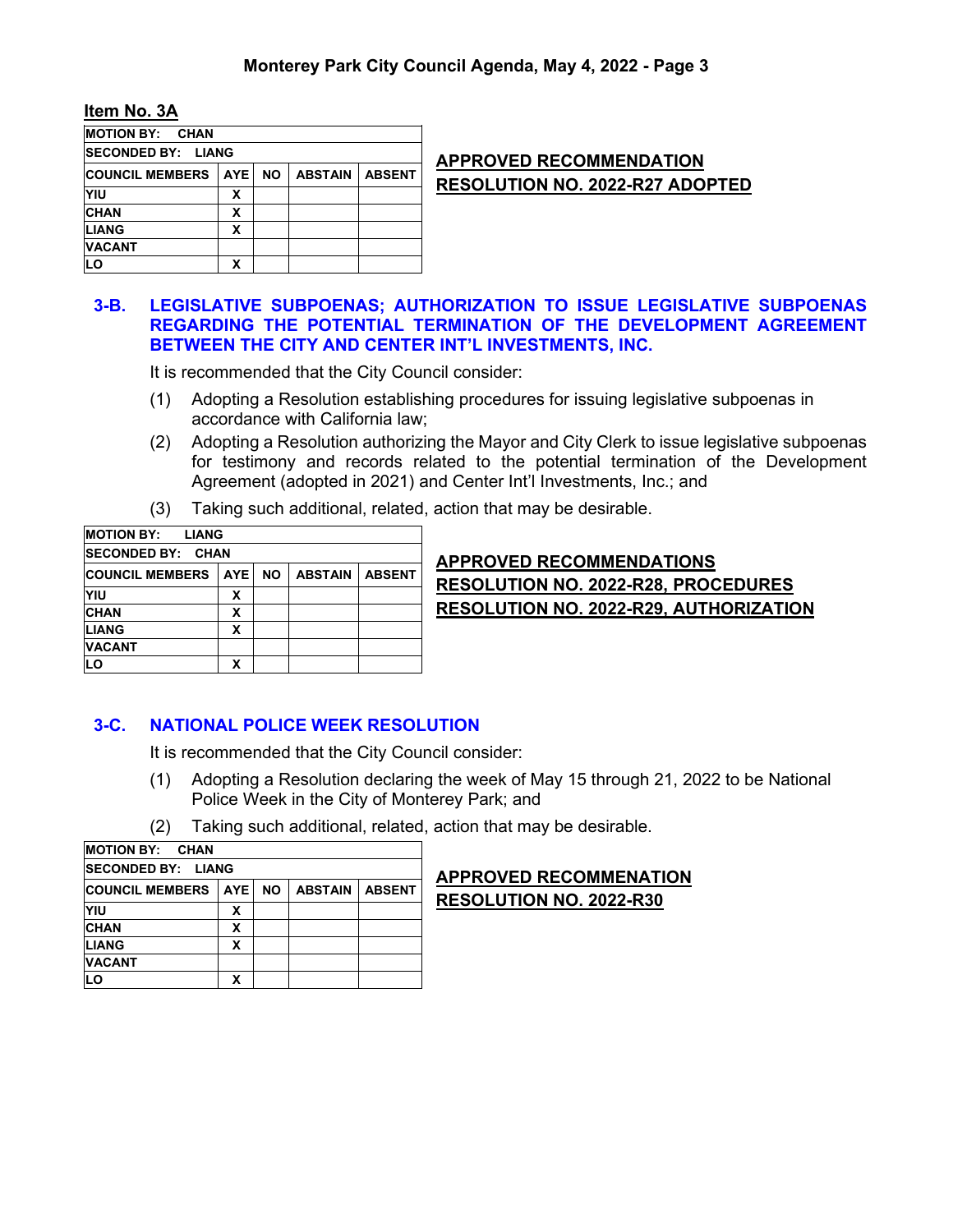### **Monterey Park City Council Agenda, May 4, 2022 - Page 4**

#### **3-D. PUBLIC WORKS WEEK RESOLUTION**

It is recommended that the City Council consider:

- (1) Adopting a Resolution declaring the week of May 15 through 21, 2022 as Public Works Week in Monterey Park; and
- (2) Taking such additional, related, action that may be desirable.

| <b>MOTION BY: LIANG</b>  |       |           |                |               |  |  |  |
|--------------------------|-------|-----------|----------------|---------------|--|--|--|
| <b>SECONDED BY: CHAN</b> |       |           |                |               |  |  |  |
| <b>COUNCIL MEMBERS</b>   | AYE I | <b>NO</b> | <b>ABSTAIN</b> | <b>ABSENT</b> |  |  |  |
| YIU                      | x     |           |                |               |  |  |  |
| <b>CHAN</b>              | x     |           |                |               |  |  |  |
| <b>LIANG</b>             | х     |           |                |               |  |  |  |
| <b>VACANT</b>            |       |           |                |               |  |  |  |
| LO                       | χ     |           |                |               |  |  |  |

# **APPROVED RECOOMENDATION RESOLUITON NO. 2022-R31**

# **[4.] PUBLIC HEARING**

# **4-A. CONTINUATION OF THE MONTEREY PARK GEOLOGIC HAZARD ABATEMENT DISTRICT ("MPK GHAD")**

It is recommended that the Board of Directors consider:

- (1) Continuing the continued public hearing to December 21, 2022; and
- (2) Taking such additional, related, action that may be desirable.

### **THIS ITEM WAS HEARD AFTER ITEM NO. 5B**

| <b>MOTION BY: LIANG</b>  |        |                |               |
|--------------------------|--------|----------------|---------------|
| <b>SECONDED BY: CHAN</b> |        |                |               |
| <b>COUNCIL MEMBERS</b>   | AYE NO | <b>ABSTAIN</b> | <b>ABSENT</b> |
| <b>YIU</b>               | х      |                |               |
| <b>CHAN</b>              | X      |                |               |
| <b>LIANG</b>             | x      |                |               |
| <b>VACANT</b>            |        |                |               |
| LO                       | χ      |                |               |

# **PUBLIC HEARING HELD APPROVED RECOMMENATION**

#### **4-B. RESOLUTION FOR AUTHORIZATION TO APPROVE PLANS AND SPECIFICATIONS AND TO SOLICIT BIDS FOR CAPITAL IMPROVEMENT PROJECTS**

It is recommended that the City Council consider:

- (1) Opening a public hearing to receive documentary and testimonial evidence;
- (2) After closing the public hearing and considering the evidence, adopting a Resolution finding the Capital Improvement Plan ("CIP") conforms with the General Plan, Authorizing the City Engineer to Approve Plans and Specifications for Capital Improvement Projects, and Authorizing the Public Works Director to Solicit Bids for Capital Improvement Projects identified in the CIP; and
- (3) Taking such additional, related, action that may be desirable.

| <b>MOTION BY: CHAN</b>   |       |           |                |               |
|--------------------------|-------|-----------|----------------|---------------|
| <b>ISECONDED BY: YIU</b> |       |           |                |               |
| <b>COUNCIL MEMBERS</b>   | AYE I | <b>NO</b> | <b>ABSTAIN</b> | <b>ABSENT</b> |
| YIU                      | χ     |           |                |               |
| <b>CHAN</b>              | x     |           |                |               |
| <b>LIANG</b>             | x     |           |                |               |
| <b>VACANT</b>            |       |           |                |               |
| LO                       | χ     |           |                |               |

# **PUBLIC HEARING HELD APPROVED RECOMMENDATIONS RESOLUTION NO. 2022-R32**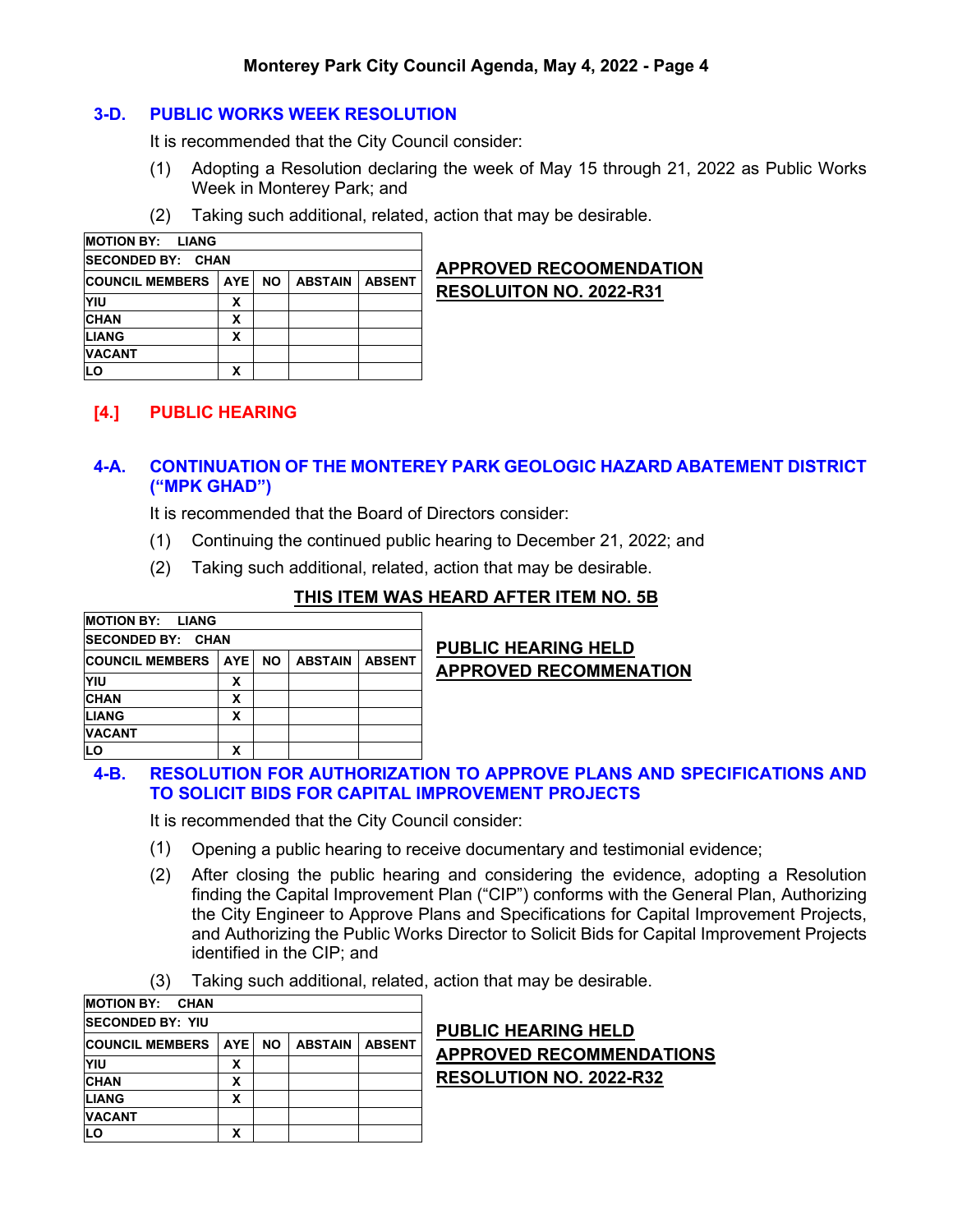# **[5.] NEW BUSINESS**

### **5-A. CONSIDER AN ORDINANCE AMENDING MONTEREY PARK MUNICIPAL CODE CHAPTER 2.82.60 REGULATING THE APPOINTMENT PROCEDURES FOR BOARDS, COMMISSIONS AND COMMITTEES**

It is recommended that the City Council consider:

- (1) Introducing and waiving first reading of an ordinance amending Monterey Park Municipal Code Chapter 2.82.60 regulating the appointment procedures for boards, commissions and committees**;**
- (2) Approving the extension of certain commissions terms; and
- (3) Taking such additional, related, action that may be desirable.

| <b>MOTION BY: CHAN</b>  |       |           |                |               |
|-------------------------|-------|-----------|----------------|---------------|
| <b>SECONDED BY: YIU</b> |       |           |                |               |
| <b>COUNCIL MEMBERS</b>  | AYE I | <b>NO</b> | <b>ABSTAIN</b> | <b>ABSENT</b> |
| YIU                     | х     |           |                |               |
| <b>CHAN</b>             | X     |           |                |               |
| <b>LIANG</b>            | x     |           |                |               |
| <b>VACANT</b>           |       |           |                |               |
| LO                      | x     |           |                |               |

# **APPROVED RECOMMENDATIONS ORDINANCE – 1ST READING**

**5-B. CONSIDERATION AND POSSIBLE ACTION TO READ BY TITLE ONLY, WAIVE FURTHER READING, AND INTRODUCE AN UNCODIFIED ORDINANCE APPROVING A MONTEREY PARK POLICE DEPARTMENT MILITARY EQUIPMENT USE POLICY IN ACCORDANCE WITH CALIFORNIA ASSEMBLY BILL 481**

It is recommended that the City Council consider:

- (1) Read by title only, waive further reading, and introduce an uncodified Ordinance approving Monterey Park Police Department Military Equipment Use Policy in accordance with California Assembly Bill 481; and
- (2) Taking such additional, related, action that may be desirable.

| <b>IMOTION BY: CHAN</b>           |                |                |               |                                |
|-----------------------------------|----------------|----------------|---------------|--------------------------------|
| <b>SECONDED BY: LIANG</b>         |                |                |               | <b>APPROVED RECOMMENDATION</b> |
| <b>COUNCIL MEMBERS   AYE   NO</b> |                | <b>ABSTAIN</b> | <b>ABSENT</b> | <b>ORDINANCE - 1ST READING</b> |
| YIU                               | х              |                |               |                                |
| <b>CHAN</b>                       | v<br>$\lambda$ |                |               |                                |
| <b>LIANG</b>                      | v<br>ᄉ         |                |               |                                |
| <b>VACANT</b>                     |                |                |               |                                |
| <b>LO</b>                         | х              |                |               |                                |

### **THIS ITEM WAS HEARD AFTER ITEM NO. 3D**

**RECESSED – 8:41 P.M. RECONVENDED – 8:47 P.M.**